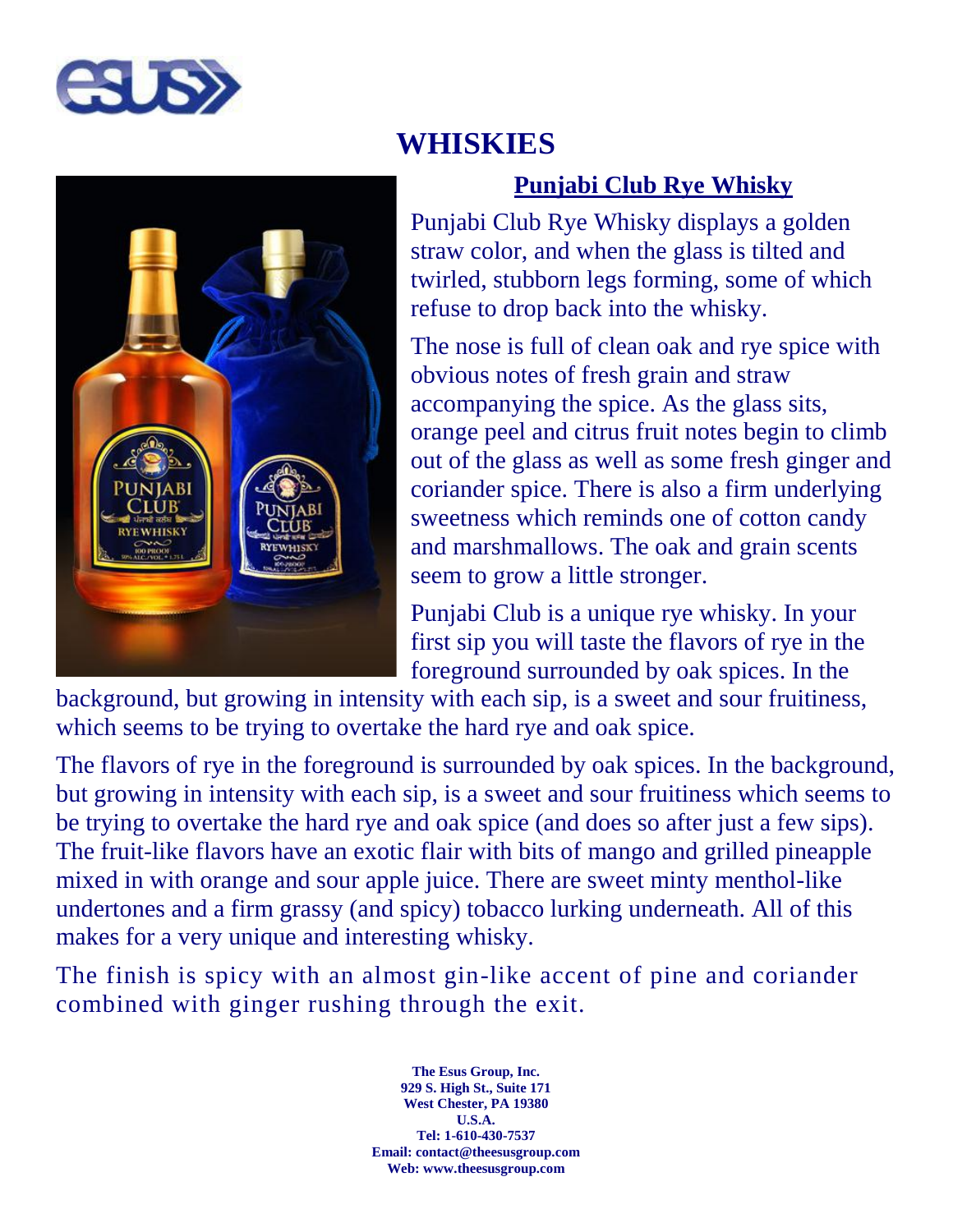



## **CHINOOK SIGNATURE RYE WHISKY**

Chinook Signature Rye Whisky is ultra smooth; distilled from the finest Western Canadian distillers' grain, aged in bourbon barrels and finally blended to perfection by our master blender.



### **CHINOOK SIGNATURE WHITE WHISKY**

Chinook Signature White Whiskey is aged in wood, giving it a genuine smooth caramel & vanilla flavour, while a special filtration rounds off the oak overtones for more balanced profile.

# **VODKAS**



### **BONJOUR FRENCH VODKA**

Bonjour French Vodka is crafted from wheat grain and distilled five times before bottling. Our attention to detail and superior ingredients separate Bonjour French Vodka from the flock. Enjoy in a martini or simply chilled.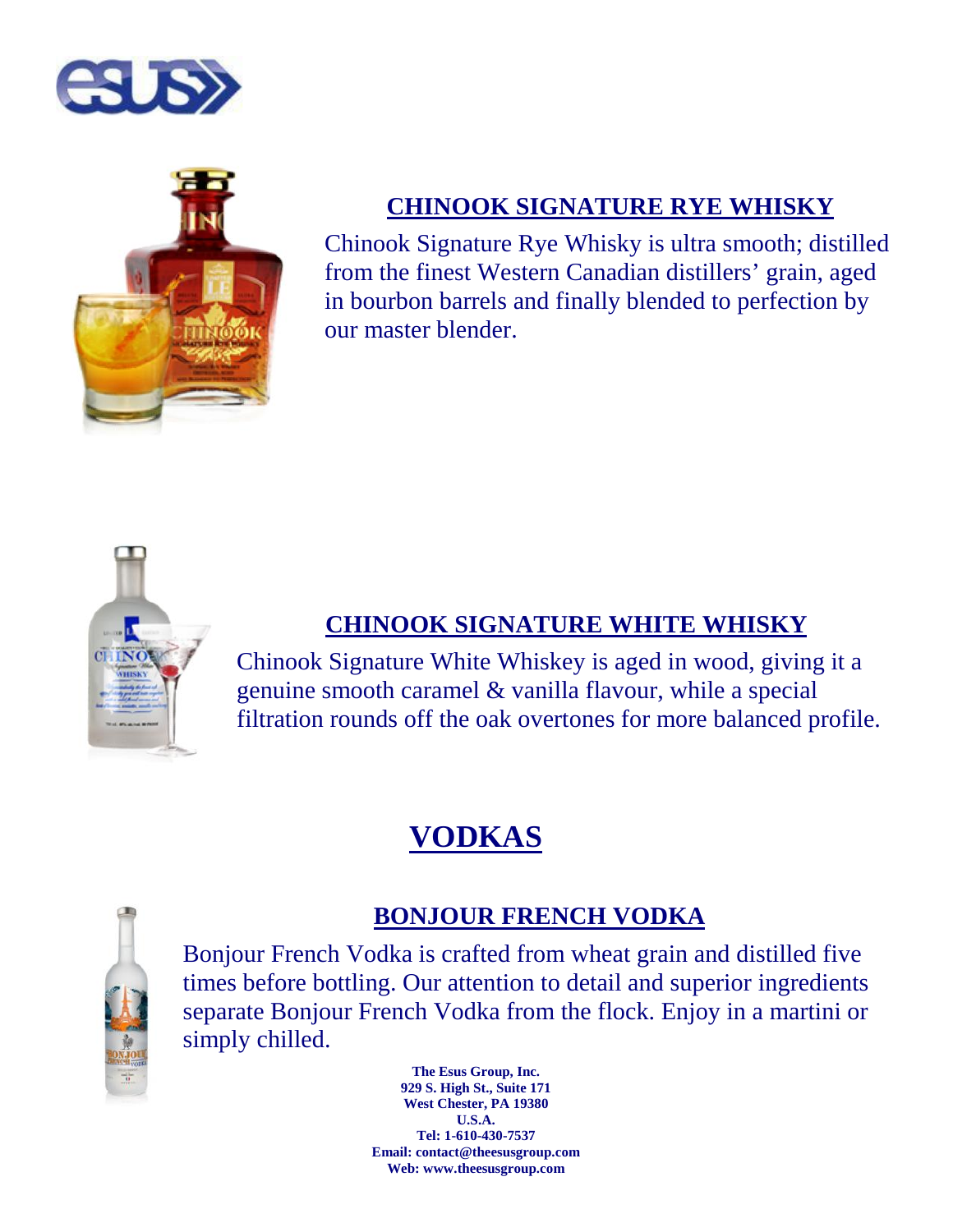



#### **TITANIUM VODKA**

Another artisanal vodka, distilled ten times from grain for a perfect crystal clear color. An interesting Eastern European style vodka over ice or for delicious mixed drinks.

# **TEQUILAS**



#### **ALAMO REPOSADO TEQUILA & ALAMO ANEJO TEQUILA**

These artisan tequilas are one hundred percent agave and aged to perfection. The oak barrel aging process smoothes the flavor and keeps the essence of the agave. Bottled in Mexico, these tequilas are sure to please any palate. They are perfect over ice or in your favorite margarita.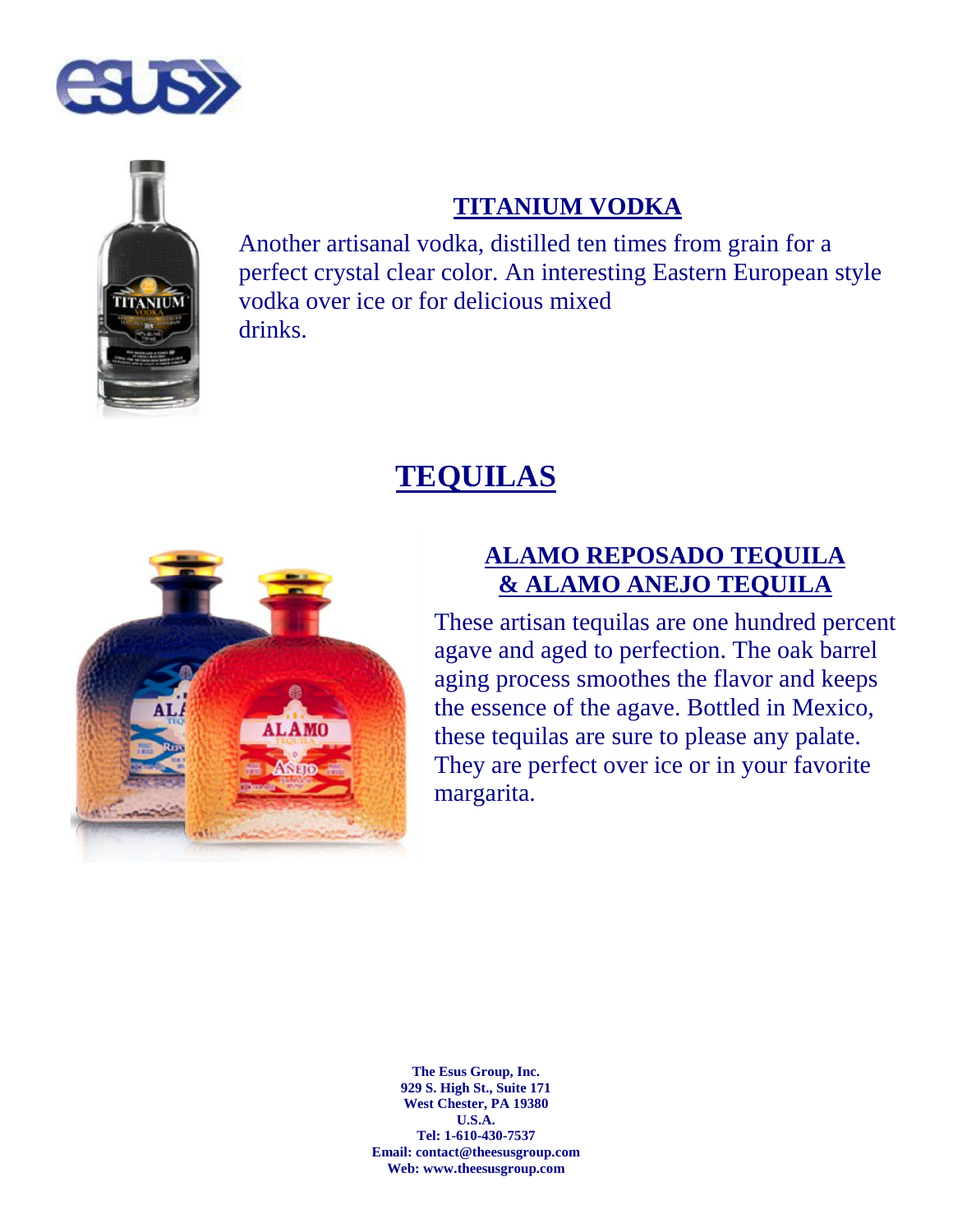



## **ALAMO GOLD TEQUILA & ALAMO BLANCO TEQUILA**

Made from the finest agave Mexico has to offer, these two unique spirits are fermented and distilled according to stringent Tequila Regulatory Council guidelines. Together, the quality ingredients and elite craftsmanship create quintessential examples of what tequila should be.

# **LIQUEURS**

 $\mathbb{Z}^{\mathbb{Z}^{\times}}$  and  $\mathbb{Z}^{\mathbb{Z}^{\times}}$ 



## **MAYA RUM HORCHATA**

Maya Rum Horchata is the finest Caribbean rum blended with real dairy cream, nutmeg, cinnamon, vanilla and a touch of sweet rice. Enjoy it straight up, on the rocks or in a mixed drink. It is the perfect after dinner dessert drink.



 $\overline{a}$ 

## **BLARNEY'S IRISH CREAM LIQUEUR**

Blarney's Irish Cream Liquor is a blend of fresh cream and real Irish Whisky. Thick and rich, you can taste the mocha, latte, nutmeg and coffee flavors in each sip. Another delicious after dinner (or any time) dessert drink.